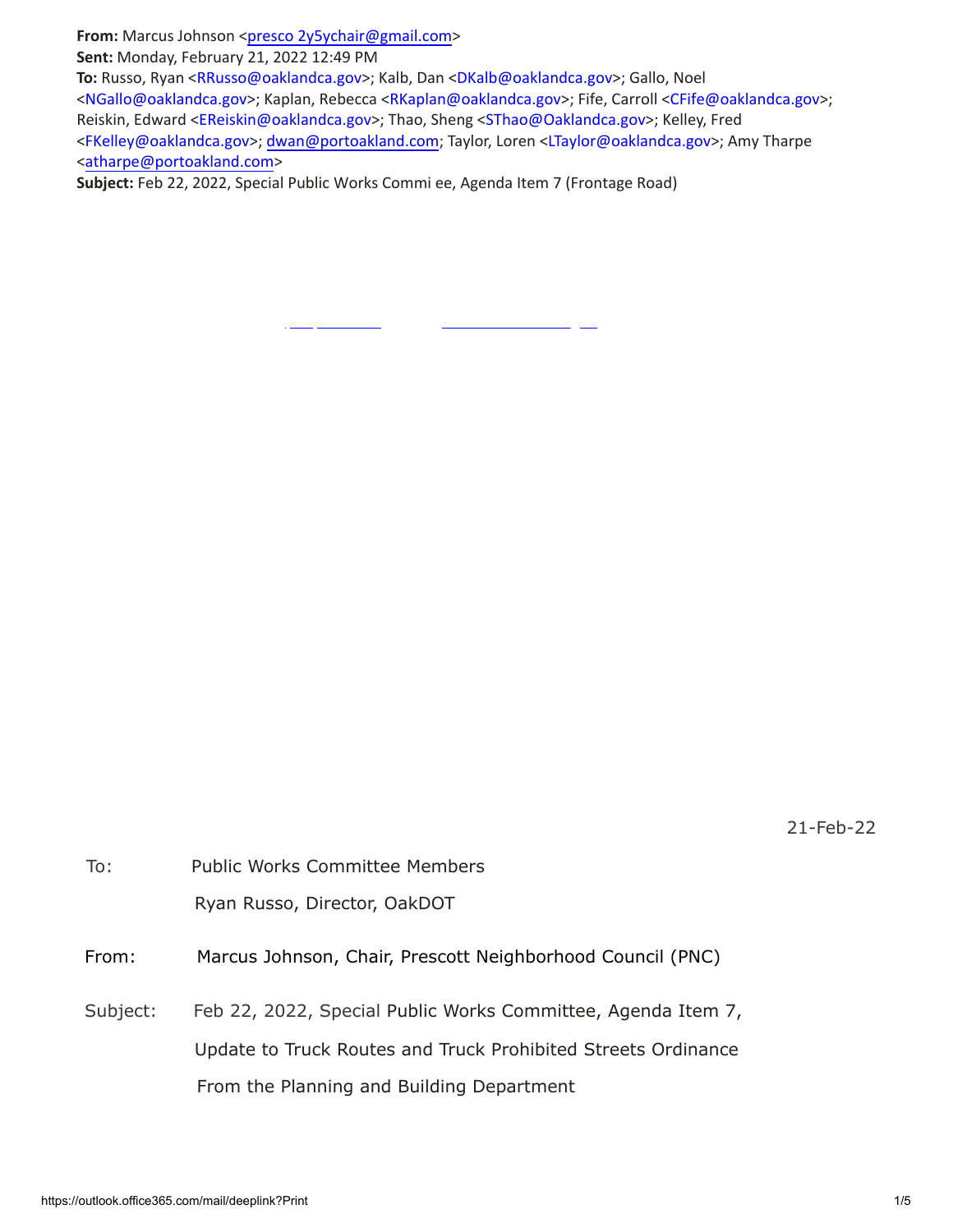#### 3/3/22, 10:48 AM Mail - Parker, Alicia - Outlook

We believe the California State Department of Transportation Freeway Maintenance Agreement with the City of Oakland, effective January 12, 2011 returned local streets and roads to the City ending a July 27, 1993 Freeway Agreement needed for the development of portions of State Highway 880 & 80 was based on the residential needs of the housing, specifically the Wood Street Zoning district which was entitled for up to 1500 residential units, not including subsequent entitled Phoenix site between 8<sup>th</sup>/Pine Street and Frontage Road consisting of 300+ residential units, and 128 residential units currently in development on Wood Street. This also doesn't include the homes located on parallel streets i.e., Pine, Wood, Willow or intersecting 8 blocks, 8<sup>th</sup> thru 16<sup>th</sup> Street.

Frontage Road serves as a primary route for hundreds of affordable and market rate residents, whose residences are parallel to Frontage road.

The October 2018 PNC meeting featured Ryan Russo, Director and Ahmed Ali Bob, Community Engagement & Communication Coordinator both of City of Oakland OakDOT. We discussed the need for traffic calming at Frontage Road and 18<sup>th</sup> & Mandela Parkway.

Since that time the PNC has hosted several meetings with DOT/Port staffing (planners, engineers, managers…), countless email exchanges between community and DOT/Port staffing has occurred with the community messages unchanged requesting measures to mitigate Health and safety concerns.

# PNC Position:

We are opposed to Frontage Road being designated as a truck route and ask to Strike (remove) Frontage Road from Legislation, 22-0088, 2) An Ordinance Amending Sections 10.52.060 And 10.52.120 Of The Oakland Municipal Code To Update Truck Prohibited Streets And Designate New Truck Routes, Respectively; And Adopting Appropriate California Environmental Quality Act (CEQA) Findings as shown on Page 6, SECTION 2, Section 10.52.120 of OMC as an "addition" until a proper and robust analysis is performed.

We support all other aspects of both 22-0087 & 22-0088 legislation.

## PNC Findings

We found the studies objectives as performed to be inconsistent. Neither attempting to address [Prescott Community Concerns, Comments or Recommendations](https://cao-94612.s3.amazonaws.com/documents/2021-10-Prescott-Summary_Public.pdf) regarding Health and Safety.

We determined the [2020 Traffic Study-Tube Counts](https://cao-94612.s3.amazonaws.com/documents/Frontage-Road-Tube-Counts-Combined.pdf) completed by Jacobs was consistent [with the data a survey conducted in 2018 by National Data & Surveying Services Speed](https://sf.streetsblog.org/wp-content/uploads/sites/3/2021/05/Parking-Study-Final-2018.05.15_Station-House-.pdf) Data both showing truck speeds in exceeding 55+ MPH.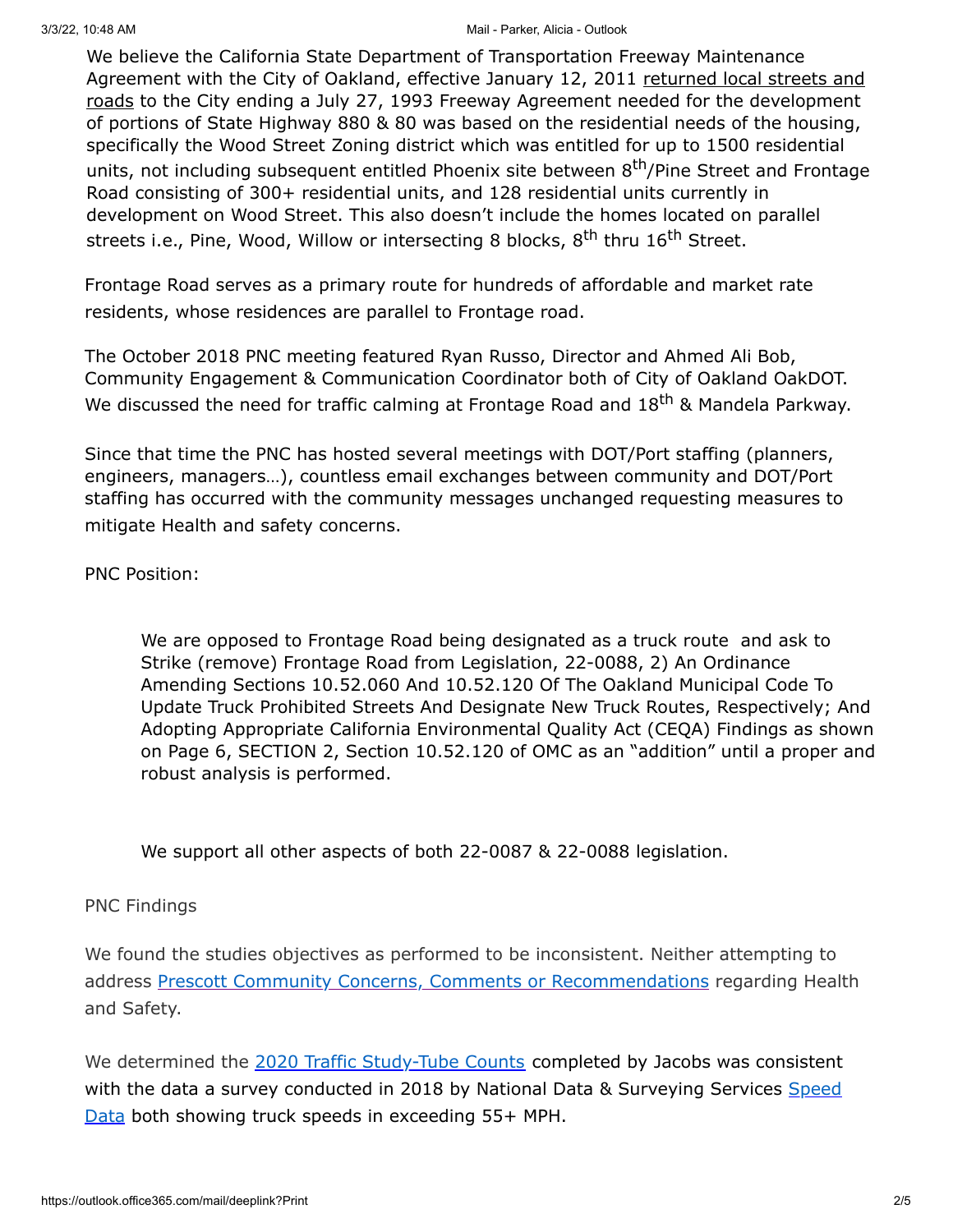There are only two 35 MPH speed limit signs on Frontage Road. One at West Grand & Frontage Road Street & Frontage Road intersection facing South and the other at 7<sup>th</sup>

Street & Frontage Road intersection facing North approximately 1 mile apart. No other speed signs exist on Frontage Road.

Both the City of Oakland and Port of Oakland interpretation of the funded studies was to analyze in more detail the consequences of designating Frontage Road as a truck route and of designating it as a truck prohibited Street.

Neither studies reviewed or evaluated concerns expressed by community members including health and safety.

The Port of Oakland provided a scope for the study consisted of four tasks including:

Identification of truck patterns on Frontage Road, using Streetlight data as well as July 2020 Traffic [Study-Tube](https://cao-94612.s3.amazonaws.com/documents/Frontage-Road-Tube-Counts-Combined.pdf) Counts completed by Jacobs; Conduct operational analysis for the two scenarios (truck route and truck prohibited); Conduct a parking study on Frontage Road, to review truck parking activity; and Prepare a Technical [Memorandum](https://cao-94612.s3.amazonaws.com/documents/TMP-Frontage-Road-Memo_Final-signed_2022-02-09-194640_iceu.pdf) (TMP Frontage Road Memo - Final) summarizing results

The City of Oakland did not provide a scope but sought to "allegedly" evaluate impacts using three scenarios (truck route, truck prohibited and truck prohibited redistribution of trucks using existing truck routes) on communities of color, low-income residents, and other vulnerable populations using the OakDOT Geographic Equity Tool. This demonstrates a lack of equity in a neighborhood historically suffering from asthma and other poor quality air related illness/diseases.

The City of Oakland Frontage Road Study shows a favor or bias against residents, intensely engaging the trucking industry, associations and allies. Flyers were not provided to residents parallel to Frontage Road.

Obvious Errors: Prescott Community Comments Document  $\frac{10}{12}{21}$  & 10/14/21

Kittelson Attachment B, 801 Pine Street wrongly identified as industrial. Should be identified as residential.

PNC Recommendation:

The Transportation Management Plan will return to Committee & Council for changes and incorporations needed should the Howard Terminal continue to move forward, which would provide ample time for the City & Port to further evaluate using robust studies that include Health, Safety and define Enforcement Mechanisms.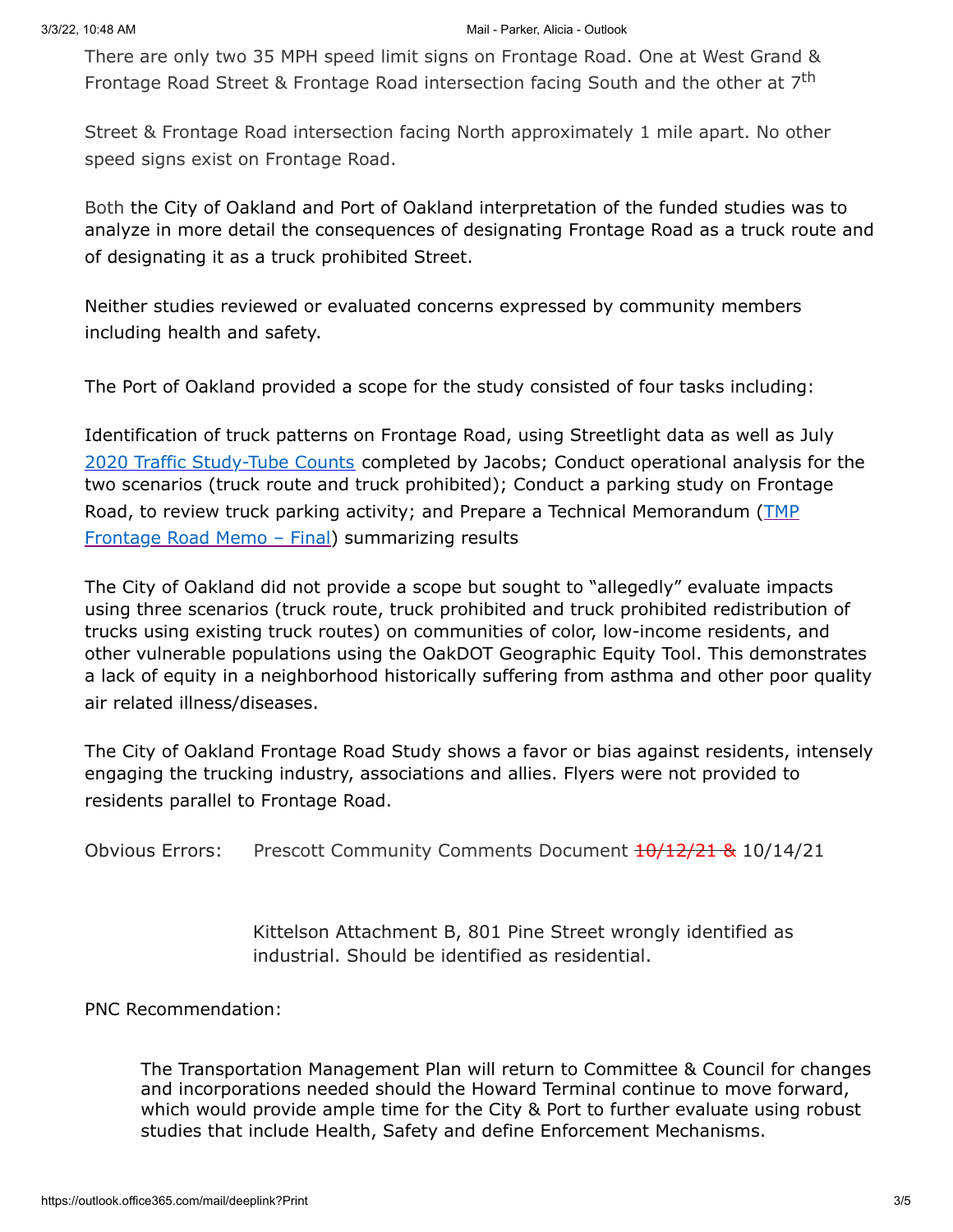### PNC Strongly Encourage:

That the next Frontage Road Traffic Analysis & subsequent Report consist of a scope, methodology, identifies needed improvements and collected data:

- · Traffic Volume (current & projected volumes)
- · Speed
- · Origin and Destination
- · Traffic Flow Characteristics
- · Traffic capacity
- · Accident Studies
- · Debris, Dumping and Hazardous material left on and near roadway

Sufficient noticing is provided by mail to the residences that are parallel (and within 300') to Frontage Road who use it as their primary route.

Also, that Air monitors are used during the study process to establish a baseline of current air quality and pollutants caused by truck traffic on Frontage Road. Since the Port has stated that they're operating currently at 50%, extrapolated data can be derived and presented in the next reporting.

We further believe [WOCAP](https://www.baaqmd.gov/community-health/community-health-protection-program/west-oakland-community-action-plan) data would provide granularity when considering air quality on and around Frontage Road, rather than the OakDOT Geographic Equity Tool, that also lacks other needed tangible information regarding Safety.

Reference Materials:

Port of Oakland, Project Funding and Management Roles and Responsibilities for Frontage Road Improvements

[https://cao-94612.s3.amazonaws.com/documents/TMP-Frontage-Road-Memo\\_Final](https://cao-94612.s3.amazonaws.com/documents/TMP-Frontage-Road-Memo_Final-signed.pdf)signed.pdf

City of Oakland Frontage Road Study: https://cao-[94612.s3.amazonaws.com/documents/21-02-19\\_Frontage-Rd.-Scope\\_ap.pdf](https://cao-94612.s3.amazonaws.com/documents/21-02-19_Frontage-Rd.-Scope_ap.pdf)

Port of Oakland Frontage Road Study: Tube [Count](https://cao-94612.s3.amazonaws.com/documents/Frontage-Road-Tube-Counts-Combined.pdf)

City of Oakland Prescott Community Comments https://cao-[94612.s3.amazonaws.com/documents/2021-10-Prescott-Summary\\_Public.pdf](https://cao-94612.s3.amazonaws.com/documents/2021-10-Prescott-Summary_Public.pdf)